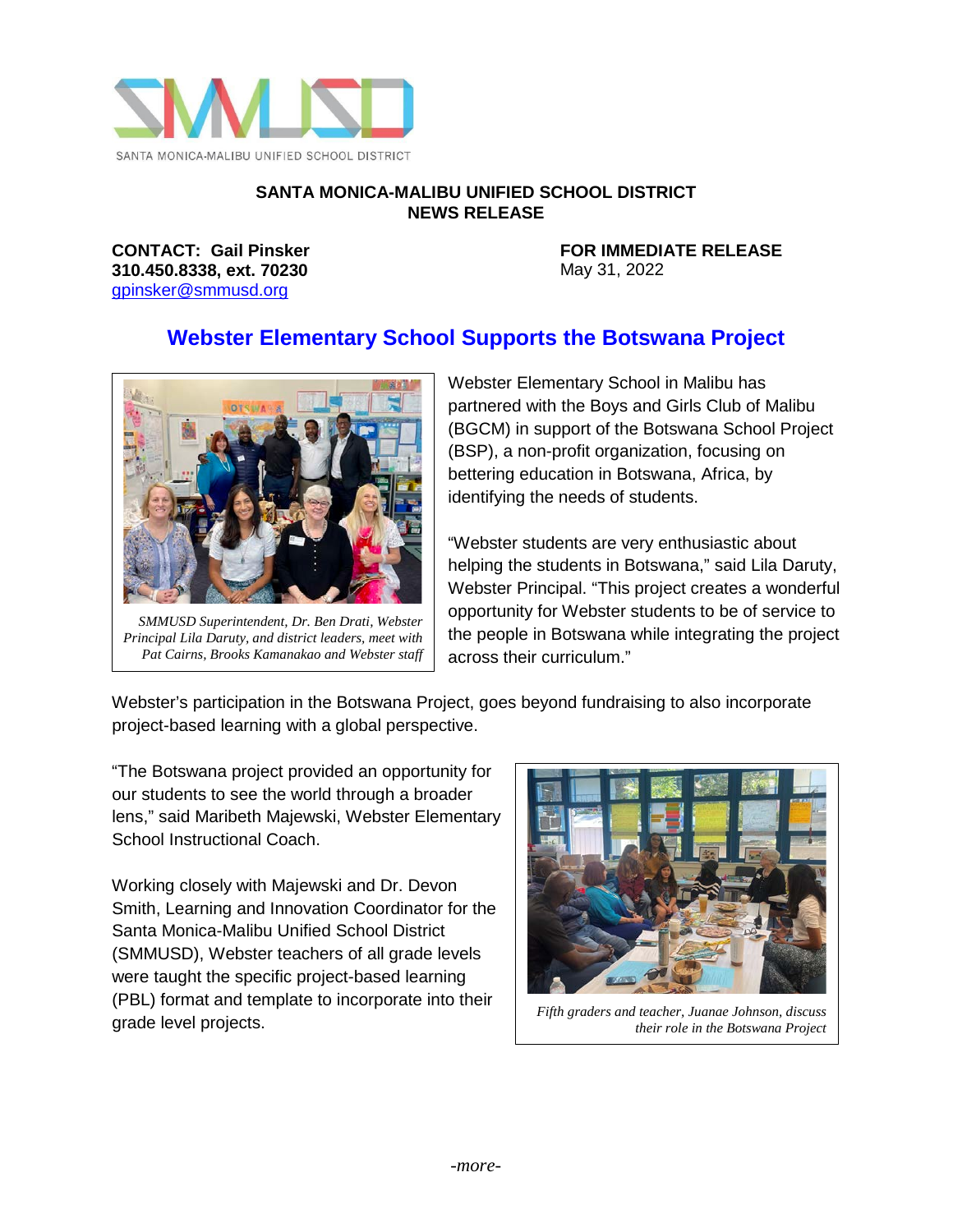

"This project integrates math, science, language arts, social studies and art," said Dr. Smith. "Students are able to grow in their future-readiness through the six global competencies (6Cs) of critical thinking, communication, collaboration, creativity, character and citizenship."

Student projects include: friendship bracelets from transitional kindergarten students, welcome note cards, hand sculptures of sign language gestures such as "I Love You" from first graders, books on tape from third graders, treasured favorite books

and animal paintings. Additionally, fifth graders are filming and documenting the project.

"The Botswana School Project allows students to celebrate our similarities and differences with students on a global level: Kids helping kids helping kids," said Dee Dee Cooper, Webster third grade teacher.

While many of the items made by Webster students will be sent to Botswana students as gifts, the rest will be sold to the public, as part of the fundraising drive. Webster is set to open a popup store in downtown Malibu in the fall of 2022. Items for sale will include student artwork and friendship bracelets, as well as handmade items from Botswana, like jewelry and baskets. All of the proceeds will be donated to the BSP.

## **The Botswana School Project**

Pat Cairns, retired SMMUSD administrator, is the founder of BSP. She has visited Botswana seven times since 2010 and is planning for another trip in March of 2023. During her first visit, Cairns met Brooks Kamanakao, a Botswana native and longtime safari guide, who helped Cairns develop a deeper understanding about Botswana and its people

Over the years, Malibu students have collected



*Webster staff participants, Cairns and Kamanakao*

more than 20,000 books "gently used, but loved" to create libraries for a number of schools in Botswana. They raised money to purchase a printer for a village school so that teachers didn't have to make handwritten copies for student usage. They also raised money for computers, student chairs, copy supplies and created a playground so that children could play in a safe and enjoyable environment.

Cairns and Kamanakao have continued to work together to connect the Malibu and Botswana communities. Kamanakao, who is the program director for BSP, recently visited Webster and talked to the students about Botswana. Additionally, as part of BSP, a teacher from Botswana was selected by his cohort to spend a month in Malibu, working with local teachers and studying their teaching techniques and creative ideas. The teacher then returned to Botswana and worked with teachers there, to implement and share what he learned during his time in Malibu.